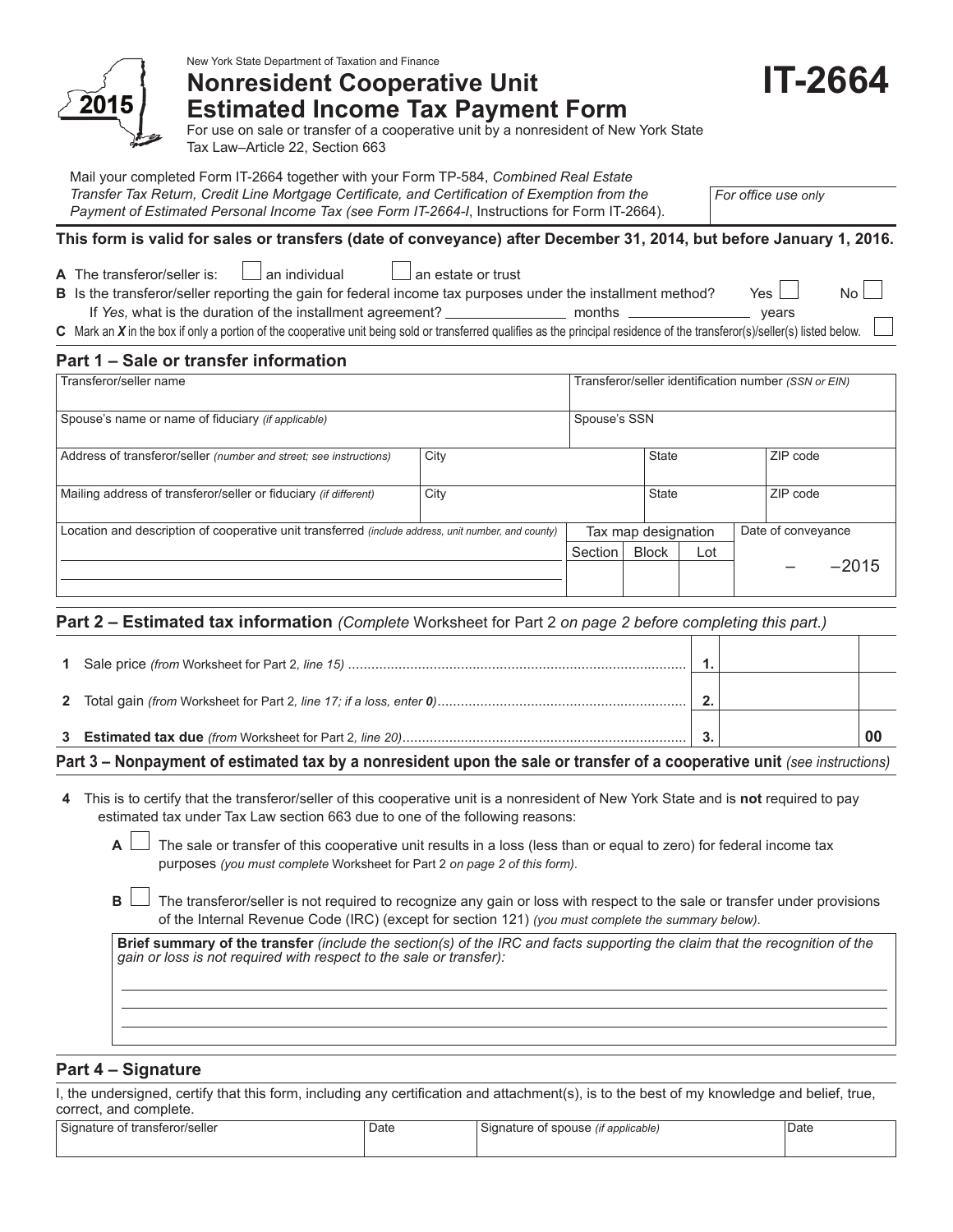# **Worksheet for Part 2**

Use this worksheet to compute your gain or loss on the sale or transfer of the cooperative unit. The gain or loss is computed in the same manner as for federal income tax purposes. For more information, see federal Publication 523, *Selling Your Home*;

#### **Computation of cost or other basis**

|                     |     | 5.  |  |
|---------------------|-----|-----|--|
| Increases to basis: |     |     |  |
|                     | -6  |     |  |
|                     |     |     |  |
|                     | 8   |     |  |
|                     |     | 9.  |  |
|                     |     | 10. |  |
| Decreases to basis: |     |     |  |
|                     | 11. |     |  |
| 12 Other (explain)  | 12. |     |  |
|                     |     | 13. |  |
|                     |     | 14. |  |
| Cain or loop        |     |     |  |

#### **Gain or loss**

|    |                                                                                                                             | 15. |  |
|----|-----------------------------------------------------------------------------------------------------------------------------|-----|--|
|    |                                                                                                                             | 16. |  |
| 17 | Total gain or loss: Subtract line 16 from line 15. If the amount is a gain (greater than zero), enter here, on the          |     |  |
|    | front page, Part 2, line 2, and continue with line 18. If the amount is a loss (less than or equal to zero), enter $\theta$ |     |  |
|    | here, on line 20 below, and on the front page, line 2. Complete Part 2, Part 3, and Form IT-2664-V on page 3.   17.         |     |  |

#### **Estimated tax due**

| 18 Enter the gain from line 17 (if only a portion of the gain from line 17 is subject to tax, see instructions below)         | 18. |       |
|-------------------------------------------------------------------------------------------------------------------------------|-----|-------|
|                                                                                                                               | 19. | .0882 |
| 20 Estimated tax due (Multiply line 18 by line 19, and round to the nearest whole dollar; enter here and on the front page,   |     |       |
| Part 2, line 3. Complete Form IT-2664-V, Nonresident Cooperative Unit Estimated Income Tax Payment Voucher, on page 3.) [20.] |     | 00    |
|                                                                                                                               |     |       |

# **Specific instructions for Worksheet for Part 2**

**Note:** See Form IT-2664-I, *Instructions for Form IT-2664*, for complete instructions.

**Lines 5 through 17 – Multiple transferors/sellers:** Enter the total purchase price, adjustments to basis, and sale price to determine the total gain (or loss). See *Line 18* below for allocation of the gain.

**Line 5 –** Your purchase price of stock shares in a cooperative unit is usually the cost of stock in the cooperative housing corporation, which may include your share of a mortgage on the building owned by the cooperative housing corporation on the date of the purchase of stock interest, if such portion is properly allocable to your cooperative unit and must be paid as a condition of retaining your stock interest in the cooperative housing corporation. This amount must be computed in the same manner as for federal income tax purposes.

**Line 18 –** Enter the gain (or portion of the gain) from line 17 that will be reported on your federal income tax return for 2015.

• **If only a portion of the cooperative unit qualifies as your principal residence,** enter the gain allocated to the portion of the cooperative unit that did **not** qualify as your principal residence and will be reported on your federal income tax return for 2015. Attach a statement to Form IT-2664 showing how you computed the allocation.

• **If two or more persons transfer or sell the cooperative unit,** allocate the total gain on the cooperative unit among the transferors/sellers in the same manner as the gain is allocated for federal income tax purposes. Attach a statement to Form IT-2664 showing each transferor's/seller's name, SSN or EIN, address, and share of the gain.

Publication 544, *Sales and Other Dispositions of Assets*; and Publication 551, *Basis of Assets*. These publications are available on the Internal Revenue Service's Web site at *www.irs.gov*.

- **If the gain is being reported as an installment sale,** enter the amount of gain that you (and your spouse, if applicable) will be reporting on your 2015 federal income tax return.
- **A nonresident estate or trust** must enter the amount of the gain, without regard to any distributions, from line 17.

**Line 19 –** When computing tax due on the gain from the transfer or sale of the cooperative unit, you must use the tax rate equal to the highest rate of tax for the tax year as set forth in the Tax Law, section 601. For tax year 2015 that rate is 8.82% (.0882).

**Line 20 –** This is the amount of your required estimated tax payment. Enter this amount on the front page, Part 2, line 3, and as your estimated tax payment on Form IT-2664-V on page 3. You must complete Form IT‑2664‑V, even if there is no payment of estimated personal income tax due.